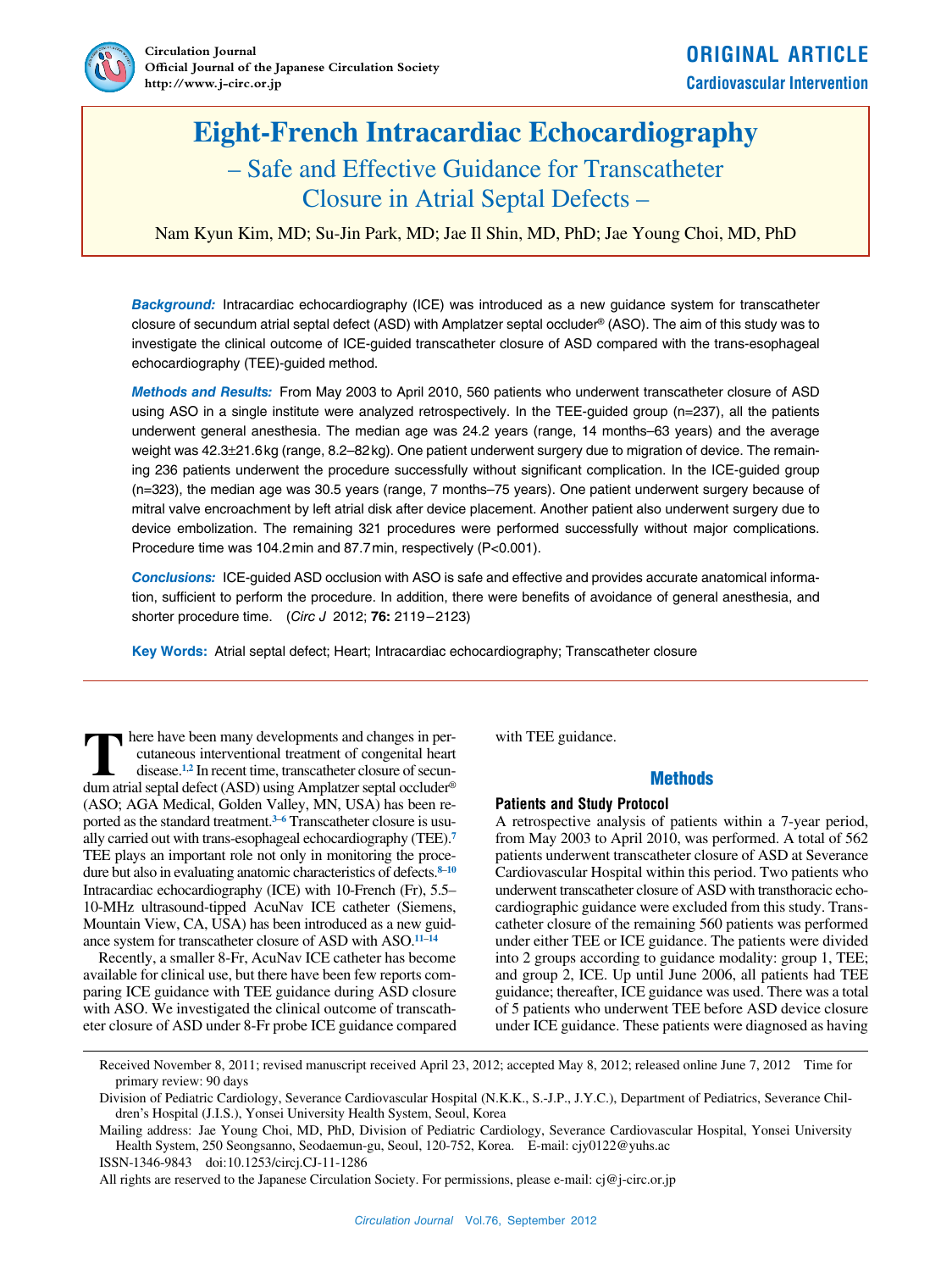

Figure 1. Fluoroscopy of intracardiac echocardiography (ICE) quidance during atrial septal defect closure. The ICE catheter (arrowheads) is placed at the right atrium. Through the different angulations of the ICE catheter, useful images are taken during (**A**) balloon sizing and (**B**) device deployment.

atrial fibrillation and TEE was used to rule out intracardiac thrombus. These patients were included in group 2. The medical records of these patients were retrospectively analyzed and the demographic data, treatment results, and complications were compared in each group.

#### **TEE Guidance Protocol**

For TEE, Philips® echocardiography equipment was used. Hemodynamic state was verified via diagnostic catheterization, and TEE was performed under general anesthesia with endotracheal intubation. All echocardiography was performed according to the recommendations of the American Society of Echocardiography.**<sup>15</sup>**

#### **ICE Guidance Protocol**

The ICE group, along with the TEE group, underwent diagnostic catheterization. If the patient was considered as a candidate for ASD closure, an ICE catheter was inserted and transcatheter closure of ASD was performed under ICE guidance. The ACUSON AcuNavTM 8-Fr ultrasound catheter (Issaquah, WA, USA) with an 8- or 8.5-Fr short sheath catheter introducer was used in all ICE group patients. In all patients, the short sheath catheter introducer was inserted through the left femoral vein. In patients weighing <10kg, a 5-Fr short sheath catheter introducer was first used for femoral vein approach and then exchanged to an 8-Fr sheath to minimize damage to the femoral vein. The ICE catheter was placed at the right atrium through the femoral vein (**Figure 1**). After confirming the tricuspid valve at the home view position, the anatomical characteristics were confirmed, steering the probe rightward and posterior to bicaval view and long axis view. The ACUSON AcuNavTM 8-Fr ultrasound catheter, which was used in our catheterization laboratory, is a single-use, multifrequency (5– 10-MHz), 64-element, linear phased array, ultrasound catheter, and this catheter is capable of tissue penetration of up to 10cm and 4-way head articulation to allow multiple angle imaging. ICE views were acquired by guidance according to previously published basic ICE views (**Figure 2**).**<sup>5</sup>**,**<sup>16</sup>**

#### **ASD Closure**

All patients had diagnostic cardiac catheterization to verify hemodynamic state, and transcatheter closure of ASD was performed only when the ratio of pulmonary blood flow to systemic flow (Qp/Qs ratio) was >1.5. In order to select the most appropriate device size, echocardiographic imaging was used and, concurrently, balloon occlusive diameter or stop flow diameter was measured through balloon occlusion, and the surrounding rim lengths of the ASD were also measured. All the devices used in the current study were ASO. When the rim deficiency was too severe or when the stop flow diameter of the defect was >38mm, device closure was declared impossible and the procedure was stopped.

#### **Statistical Analysis**

Statistical analysis was performed using SPSS version 18.0 (SPSS, Chicago, IL, USA). Continuous variables are expressed as mean±SD. Variables were compared using Student's T-test or Fisher's exact test.

#### **Results**

Of the 560 eligible subjects, TEE guidance was used in 237 patients and they were categorized as group 1. Group 2, patients who had ICE guidance, included 323 patients. Two patients, who were not included in either group, had transthoracic echocardiographic guidance. There were no statistically significant differences in age, sex, weight, height, or body surface area between the 2 groups. The minimum weight, however, was 8.2kg in group 1 and 7.3kg in group 2, indicating that the patients in group 2 were smaller (**Table 1**).

There were no differences between the mean balloon occlusive diameter (or stop flow diameter), with the mean being  $23.0\pm4.0$  mm in group 1 and  $22.0\pm7.7$  mm in group 2. The device size also was not statistically significantly different between the 2 groups, with the mean being 22.4±2.9mm in group 1 and 22.3±7.6mm in group 2. Qp/Qs ratio (2.5±0.8 in group 1 vs. 2.4±0.7 in group 2, P>0.005), and the fluoroscopy time (14.8min in group 1 vs. 14.3min in group 2, P>0.005) was not different between the 2 groups. The total procedure time was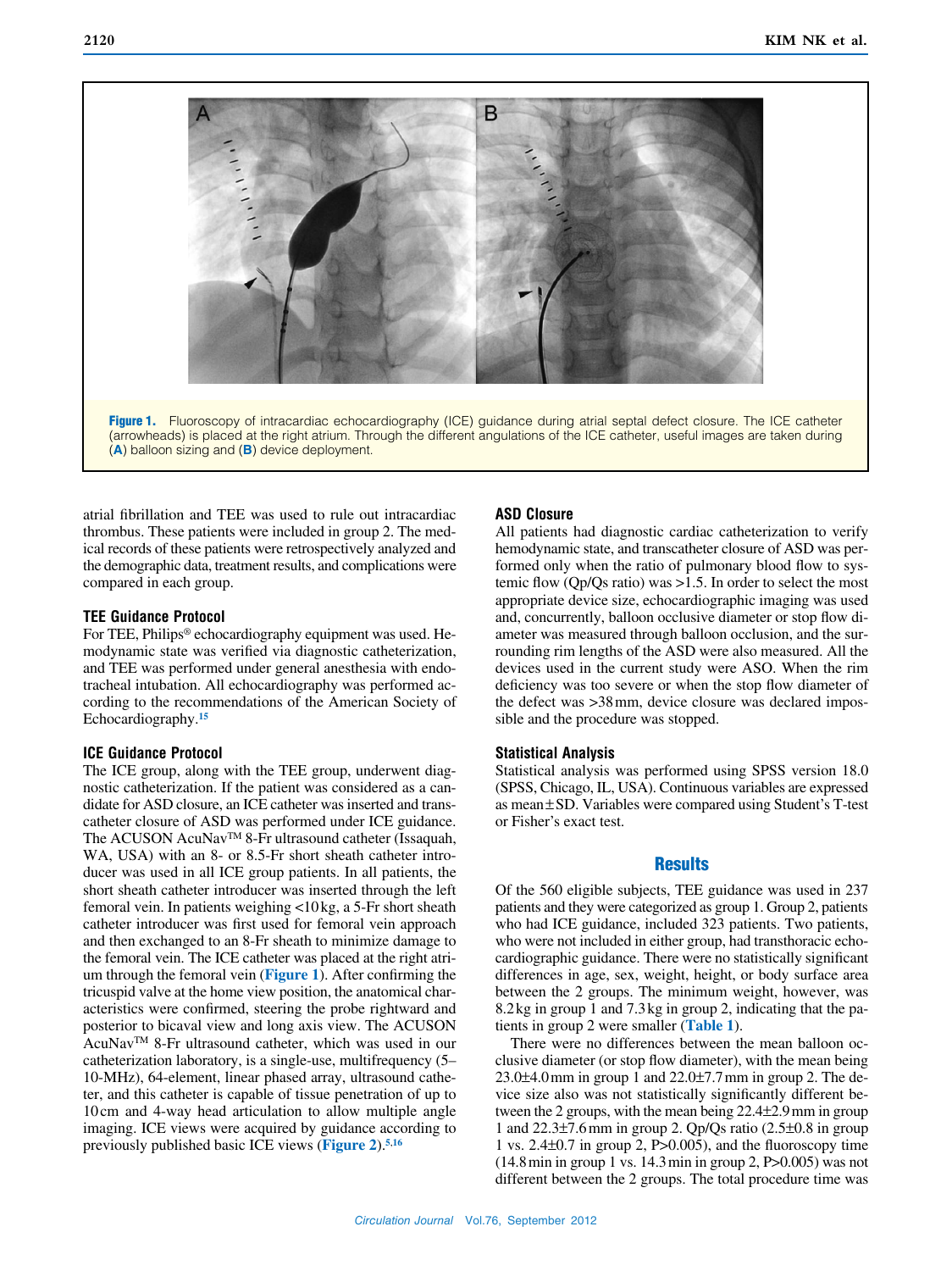

Figure 2. Various intracardiac echocardiography (ICE) views. (**A**) Home view: this view can be obtained by placing the ICE catheter in the right atrium. Therefore, this view is the standard view. RA, right atrium; RV, right ventricle; TV, tricuspid valve. (**B**) Balloon occlusion test; this can be performed successfully under ICE guidance. (**C**) Short axis view of ICE: by using ICE, anatomical characteristics of atrial septal defect (ASD) can be detected successfully. Even in patients with posterior rim deficiency (arrowhead), the procedure can be performed with sufficient imaging support. (**D**) ICE imaging has the advantage of being able to confirm the device position after transcatheter closure of ASD, especially in patients with posterior rim deficiency (arrowhead).

| <b>Table 1. Subject Characteristics</b> |                                  |                                  |           |  |  |  |
|-----------------------------------------|----------------------------------|----------------------------------|-----------|--|--|--|
|                                         | TEE group (n=237)                | ICE group $(n=323)$              | P value   |  |  |  |
| Age (years)                             | 24.2±19.6 (1.1-63; median, 22)   | 28.4±21.5 (11-75; median, 35)    | <b>NS</b> |  |  |  |
| M/F                                     | 65/172 (1/2.65)                  | 52/111 (1/2.02)                  | <b>NS</b> |  |  |  |
| Weight (kg)                             | 42.3±21.6 (8.2-85; median, 49)   | 44.6±22.4 (7.3-95; median, 53)   | <b>NS</b> |  |  |  |
| Height (cm)                             | 142.0±32.1 (76-185; median, 155) | 140.0±32.9 (67-180; median, 155) | <b>NS</b> |  |  |  |
| BSA (kg/m <sup>2</sup> )                | $1.3\pm0.5$ (0.31-2.02)          | $1.3\pm0.5(0.38-2.20)$           | <b>NS</b> |  |  |  |

Data given as mean±SD.

TEE, transesophageal echocardiography; ICE, intracardiac echocardiography; BSA, body surface area.

94.2min in group 1 and 67.7min in group 2, indicating that the total procedure time in group 2 was statistically significantly shorter than in group 1 (P<0.001). All the group 1 patients required general anesthesia, but none of the group 2 patients required general anesthesia with endotracheal intubation (**Table 2**).

There was no mortality in both groups, but a case of device embolism (group 1) and a case of deviant device placement (group 2), which required surgery afterwards, were noted as major complications. Two patients in group 1 and 3 patients in group 2 had mitral valve encroachment of left atrial disk after device placement. These patients were referred for surgery after cessation of the procedure. Procedure success rate was 99.6% in group 1 and 99.4% in group 2, which was not statistically significantly different. There were 11 (4.6%) minor complications in group 1 and 12 (3.7%) in group 2. The complete defect closure rate immediately after the procedure in group 1 was 83.7%, and 84.2% in group 2. The complete defect closure rate at the latest follow-up in groups 1 and 2 was 99.0% and 98.7%, respectively (**Table 3**).

There were some minor complications, such as hematoma of catheterization site, migraine, and transient arrhythmia, but no statistical differences between the 2 groups. There was no oropharyngeal or esophageal damage by TEE probe in group 1,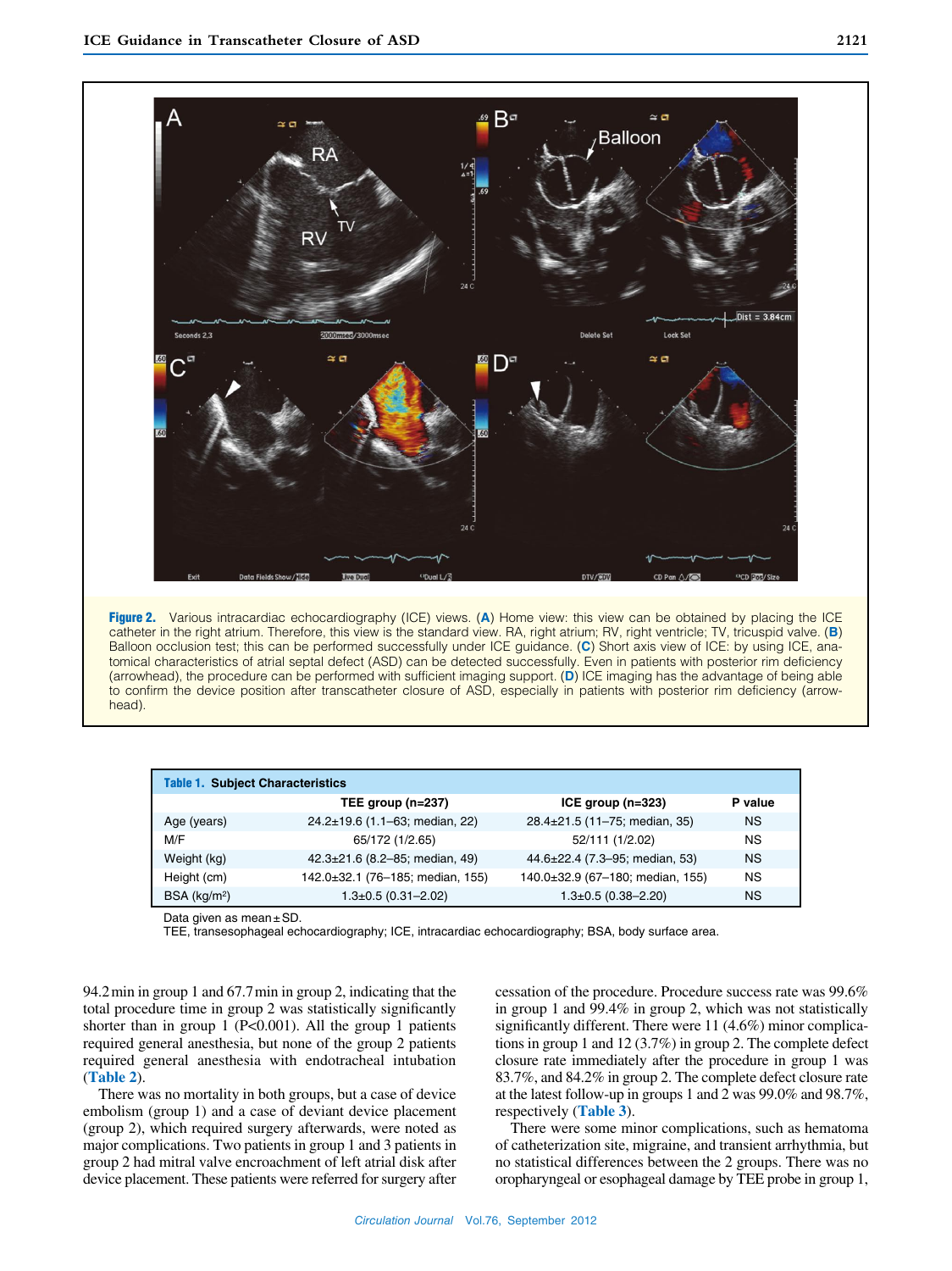| <b>Table 2. Procedure Parameters</b> |                        |                       |           |
|--------------------------------------|------------------------|-----------------------|-----------|
|                                      | TEE group (n=237)      | ICE group $(n=323)$   | P value   |
| BOD/SFD (mm)                         | $23.0 \pm 4.0$ (9-38)  | $22 \pm 7.7$ (8-38)   | <b>NS</b> |
| Device size (mm)                     | $22.4 \pm 3.9$ (10-38) | $22.3 \pm 7.6$ (9-38) | ΝS        |
| Qp/Qs                                | $2.5\pm0.8$ (1.6-4.5)  | $2.4\pm0.7(1.5-4.7)$  | <b>NS</b> |
| Fluoroscopy time (min)               | 14.8                   | 14.3                  | ΝS        |
| Procedure time (min)                 | 94.2                   | 67.7                  | < 0.001   |
| <b>GEA</b>                           | 237                    | 0                     | < 0.0001  |

Data given as mean±SD.

BOD, balloon occlusive diameter; SFD, stop flow diameter; Qp, pulmonary blood flow; Qs, systemic blood flow; GEA, general endotracheal anesthesia. Other abbreviations as in Table 1.

| <b>Table 3. Treatment Outcome and Complications</b> |                   |                     |           |  |  |
|-----------------------------------------------------|-------------------|---------------------|-----------|--|--|
|                                                     | TEE group (n=237) | ICE group $(n=323)$ | P value   |  |  |
| Mortality (%)                                       | 0                 | 0                   | <b>NS</b> |  |  |
| Complications, n (%)                                |                   |                     |           |  |  |
| Major                                               | $1^+(0.4)$        | $1^+(0.3)$          | <b>NS</b> |  |  |
| Minor                                               | 11(4.6)           | 12(3.7)             | <b>NS</b> |  |  |
| Complete closure (%)                                |                   |                     |           |  |  |
| At discharge                                        | 83.7              | 84.2                | <b>NS</b> |  |  |
| Latest follow-up                                    | 99.0              | 98.7                | <b>NS</b> |  |  |

†Device embolization, ‡deviant device placement.

Abbreviations as in Table 1.

| <b>Table 4. Minor Complications</b> |                          |                                |           |
|-------------------------------------|--------------------------|--------------------------------|-----------|
|                                     | TEE group (n=237), n (%) | ICE group ( $n=323$ ), n $(%)$ | P value   |
| Hematoma                            | 7(3.0)                   | 6(1.9)                         | NS.       |
| Migraine                            | 2(0.8)                   | 2(0.6)                         | <b>NS</b> |
| Transient arrhythmia                | $2^{+}$ (0.8)            | $3^{+}$ (0.9)                  | NS.       |

†One PVC and 1 atrial tachycardia; ‡1 PVC and 2 atrial arrhythmias.

PVC, pulmonary venous congestion. Other abbreviations as in Table 1.

and there was no vascular or intracardiac damage by ICE catheter in group 2 (**Table 4**).

#### **Discussion**

During interventional treatment for ASD, imaging support other than fluoroscopy, such as echocardiography, is essential for successful completion of the procedure.**<sup>7</sup>**,**17**–**<sup>21</sup>** It has previously been reported that in children with clear transthoracic echo-window, with only transthoracic echocardiographic guidance, successful device closure is possible, and advanced echocardiographic support such as TEE or ICE is unnecessary.**22** Also, there are some reports that in some circumstances, transcatheter closure of ASD can be achieved with only echocardiographic guidance and without fluoroscopy.**23** These reports assert that echocardiographic guidance plays a key role throughout the whole procedure.

TEE is seen as the gold standard for echocardiographic guidance in device closure of ASD.**9**,**17** Furthermore, TEE has continuously evolved and has established a solid foothold in the field of interventional cardiology for congenital heart disease. Through technical modifications, the inferior vena cava rim, once hard to visualize on TEE, can now be visualized.**24** Furthermore, 3-D TEE, which has become more popular in recent years, has provided abundant anatomical information during intervention.**<sup>25</sup>**

Rapid advances in 3-D TEE have dramatically reduced image analysis time and, as a result, even real-time 3-D TEE is now available. Real-time 3-D TEE can confirm the location of the ASD as well as the size of the defect, and also the associated anatomical structures surrounding the defect.**26** In particular, if there are multiple defects, it can visually confirm the relative location of the defects as well as the different sizes, and it can clearly demonstrate the relative location of the multiple devices during the interventional procedure.**<sup>24</sup>**,**<sup>25</sup>** Although there has been vast improvement in TEE technology, 1 large disadvantage is the need for endotracheal intubation during TEEguided transcatheter closure of ASD. Consequently, additional personnel are required, including anesthesiologists, echocardiologists, and associated nurses. The procedure time will be prolonged and additional equipment will be needed for endotracheal intubation and general anesthesia. Furthermore, it can also affect hospitalization duration, resulting in a higher number of hospital days in TEE-guided patients than ICE-guided patients.

Although intravascular ultrasound was developed in the early 1970s, active clinical use has been delayed until the 21st century.**27** Currently used ICE systems are the AcuNav catheter (Biosense Webster, CA, USA), the ViewFlexcatheter (EP Medsystems, NJ, USA) and the Ultra ICE catheter (Boston Scientific, Boston, MA, USA). Among these different ICE systems, the AcuNav catheter system, which was developed from